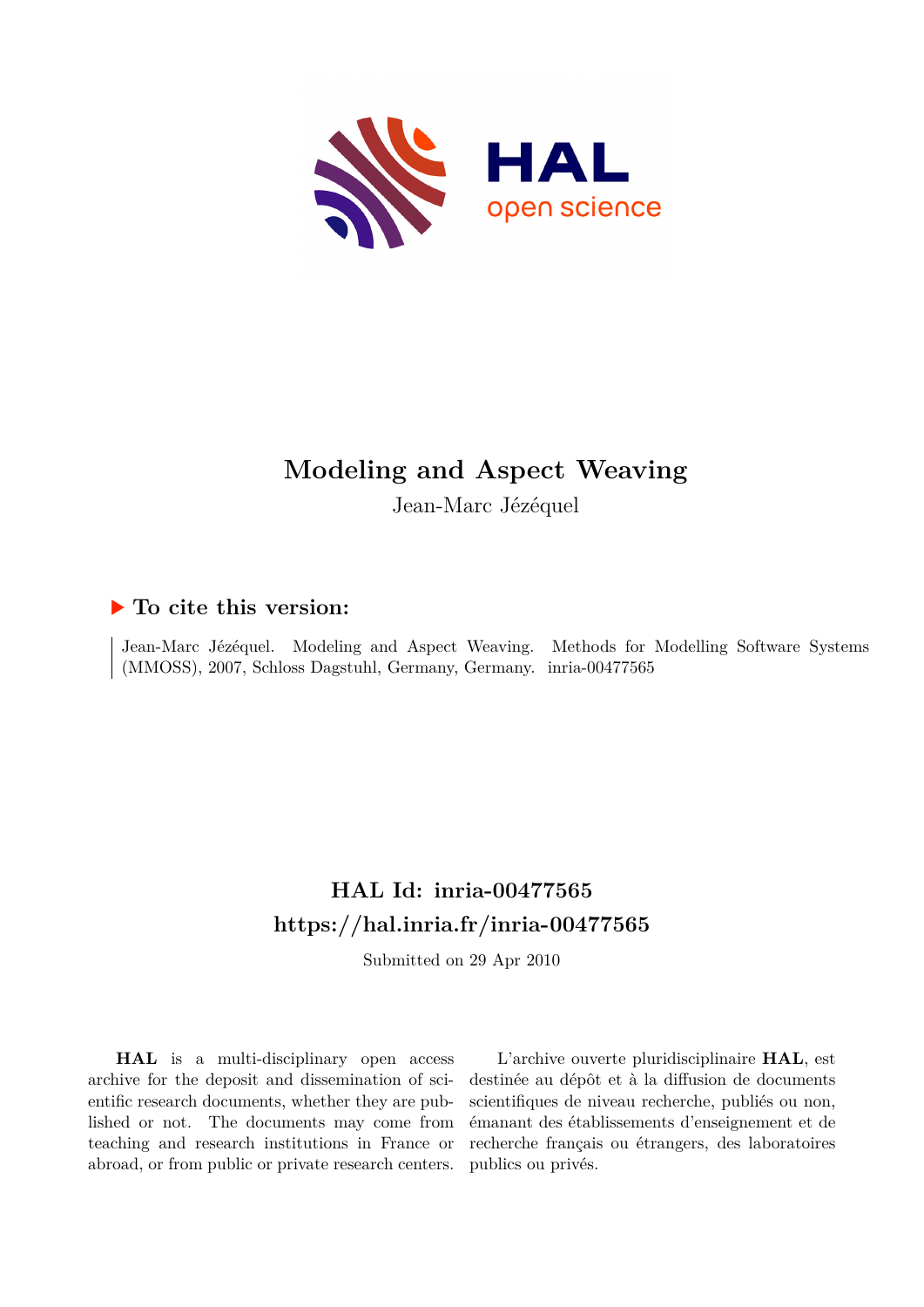# **Modeling and Aspect Weaving**

Jean-Marc Jézéquel

Irisa (INRIA & Université de Rennes), France

**Abstract** A model is a simplified representation of an aspect of the world for a specific purpose. Complex systems typically give rise to more than one model because many aspects are to be handled. For software systems, the design process can be characterized as a (partially automated) weaving of these aspects into a detailed design model. While validation is usually feasible on each single aspect when it is the only one to be woven, validation is seldom possible on the complete detailed design resulting from the weaving of all the aspects. Hence we need weaving processes that exhibit good composition properties to allow multiple aspect weavings. We present an example of such a weaving process for behavioral models represented as scenarios.

## **1 Introduction**

It is seldom the case nowadays that we can deliver software systems with the assumption that one-size-fits-all [1]. We have to handle many variants accounting not only for differences in product functionalities (range of products to be marketed at different prices), but also for differences in hardware (e.g.; graphic cards, display capacities, input devices), operating systems, localization, user preferences for GUI ("skins"). Obviously, we do not want to develop from scratch and independently all of the variants the marketing department wants. Furthermore, all of these variant may have many successive versions, leading to a two-dimensional vision of product-lines [14].

The traditional way scientists use to master complexity is to resort to modeling. Models can be used for instance to describe and analyse the commonalities and variation points within a software product-line. In the software community however, a lot of misunderstanding on Model Driven Engineering stems from a biased understanding of the nature of modeling.

In this paper, we explore the relationship between modeling and aspect weaving. In Section 2 we recall that a model is indeed a simplified representation of an aspect of the world for a specific purpose. Complex systems typically give rise to more than one model because many aspects are to be handled. For software systems, the design process can be characterized as a (partially automated) weaving of these aspects into a detailed design model. Section 3 then discusses the need for weaving processes that exhibit good composition properties to allow multiple aspect weavings, and goes on by presenting an example of such a weaving process for behavioral models represented as scenarios. Section 4 presents an implementation environment for building such model weavers, based on the kernel meta-modeling tool Kermeta. Some concluding remarks close the paper.

Methods for Modelling Software Systems (MMOSS) http://drops.dagstuhl.de/opus/volltexte/2007/864

Dagstuhl Seminar Proceedings 06351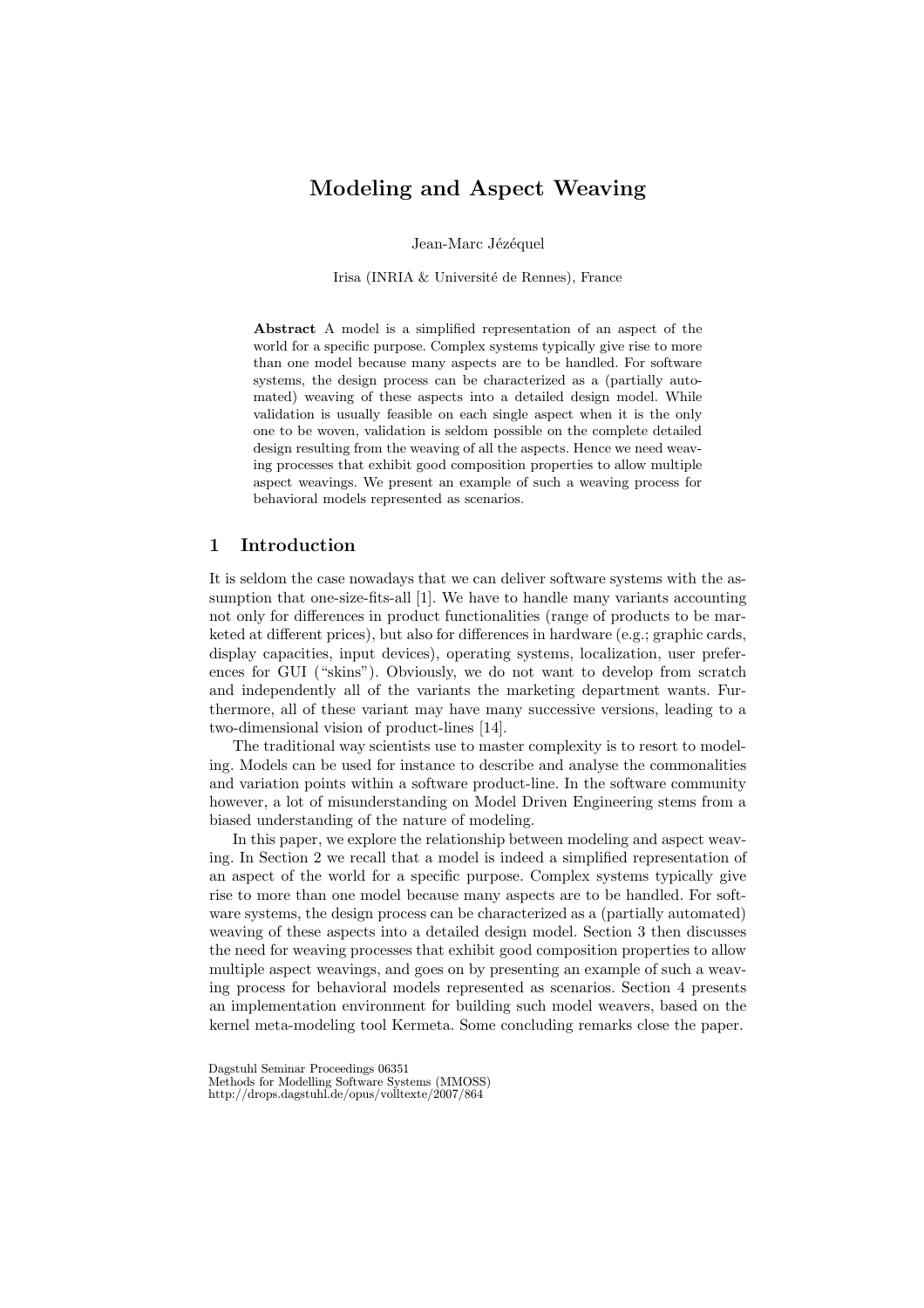# **2 Modeling and Weaving**

### **2.1 Models and Aspects**

Modeling is not just about expressing a solution at a higher abstraction level than code. This limited view on modeling has been useful in the past (assembly languages abstracting away from machine code, 3GL abstracting over assembly languages, etc.) and it is still useful today to get e.g.; a holistic view on a large C++ program. But modeling goes well beyond that.



**Figure 1.** Modeling the world

Modeling is indeed one of the touchstone of any scientific activity (along with validating models with respect to experiments carried out in the real world). Note by the way that the specificity of engineering is that engineers build models of artefacts that usually do not exist yet (with the ultimate goal of building them, see Figure 1).

In engineering, one wants to break down a complex system into as many models as needed in order to address all the relevant concerns in such a way that they become understandable enough. These models may be expressed with a general purpose modeling language such as the UML, or with Domain Specific Languages when it is more appropriate (see Figure 2). Each of these models can be seen as the abstraction of an aspect of reality for handling a given concern. The provision of effective means for handling such concerns makes it possible to establish critical trade-offs early on in the software life cycle, and to effectively manage variation points in the case of product-lines.

Note that in the Aspect Oriented Programming community, the notion of aspect is defined in a slightly more restricted way as the modularization of a cross-cutting concern [4]. If we indeed have an already existing "main" decomposition paradigm (such as object orientation), there are many classes of concerns for which clear allocation into modules is not possible (hence the name "crosscutting"). Examples include both allocating responsibility for providing certain kinds of functionality (such as loggin) in a cohesive, loosely coupled fashion, as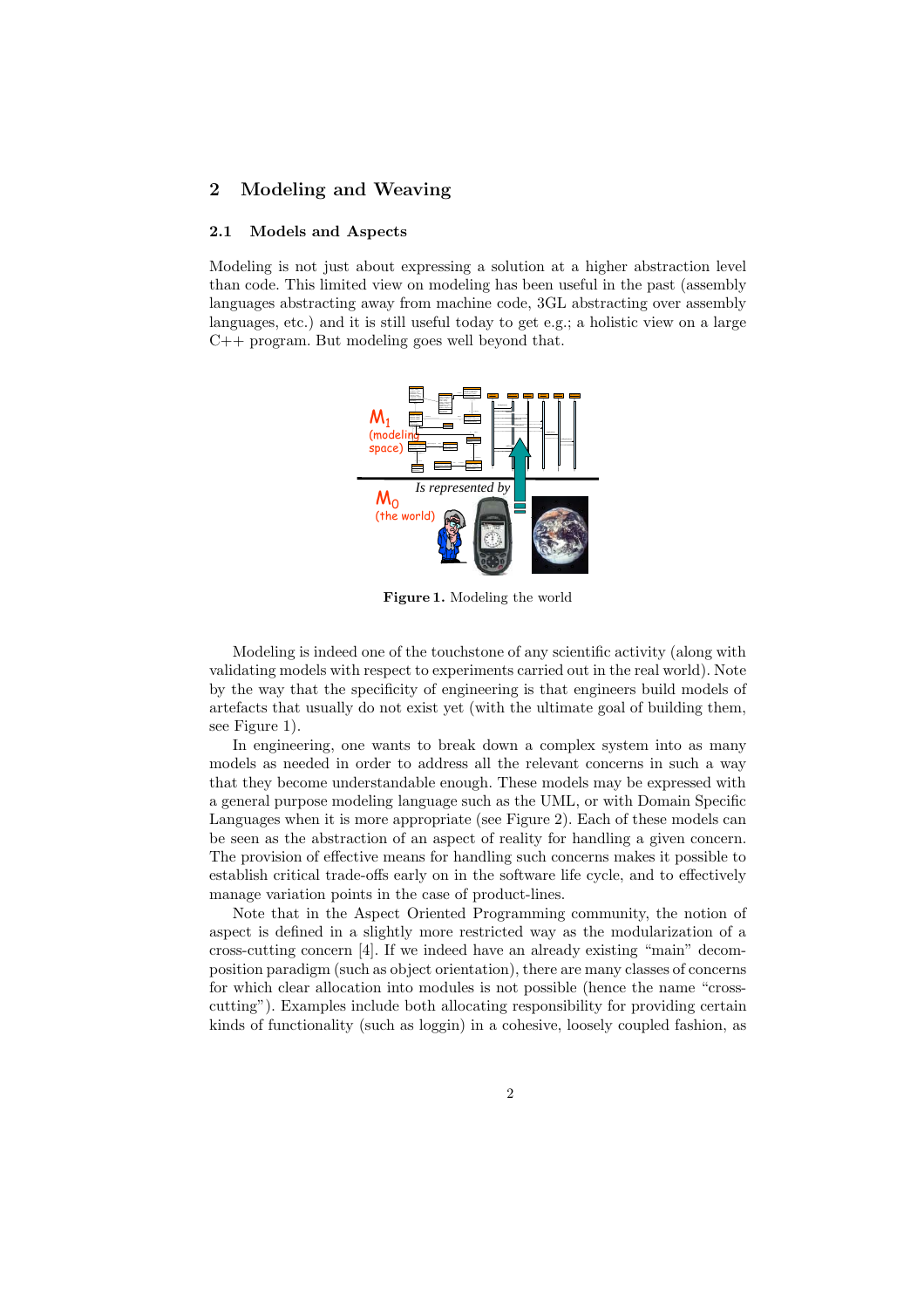

**Figure 2.** Modeling several aspects

well as handling many non-functional requirements that are inherently crosscutting e.g.; security, mobility, availability, distribution, resource management and real-time constraints.

However now that aspects become also popular outside of the programming world [13], there is a growing acceptance for a wider definition where an aspect is a concern that can be modularized. The motivation of these efforts is the systematic identification, modularization, representation, and composition of these concerns, with the ultimate goal of improving our ability to reason about the problem domain and the corresponding solution, reducing the size of software model and application code, development costs and maintenance time.

#### **2.2 Design and Aspect Weaving**

So really modeling is the activity of separating concerns in the problem domain, an activity also called *analysis*. If solutions to these concerns can be described as aspects, the design process can then be characterized as a weaving of these aspects into a detailed design model (also called the solution space, see Figure 3). This is not new: this is actually what designers have been effectively doing forever. Most often however, the various aspects are not *explicit*, or when there are, it is in the form of informal descriptions. So the task of the designer is to do the weaving in her head more or less at once, and then produce the resulting detailed design as a big tangled program (even if one decomposition paradigm, such as functional or object-oriented, is used). While it works pretty well for small problems, it can become a major headache for bigger ones.

Note that the real challenge here is not on how to design the system to take a particular aspect into account: there is a huge design know-how in industry for that, often captured in the form of design patterns. Taking into account more than one aspect as the same time is a little bit more tricky, but many large scale successful projects in industry are there to show us that engineers do ultimately manage to sort it out (most of the time).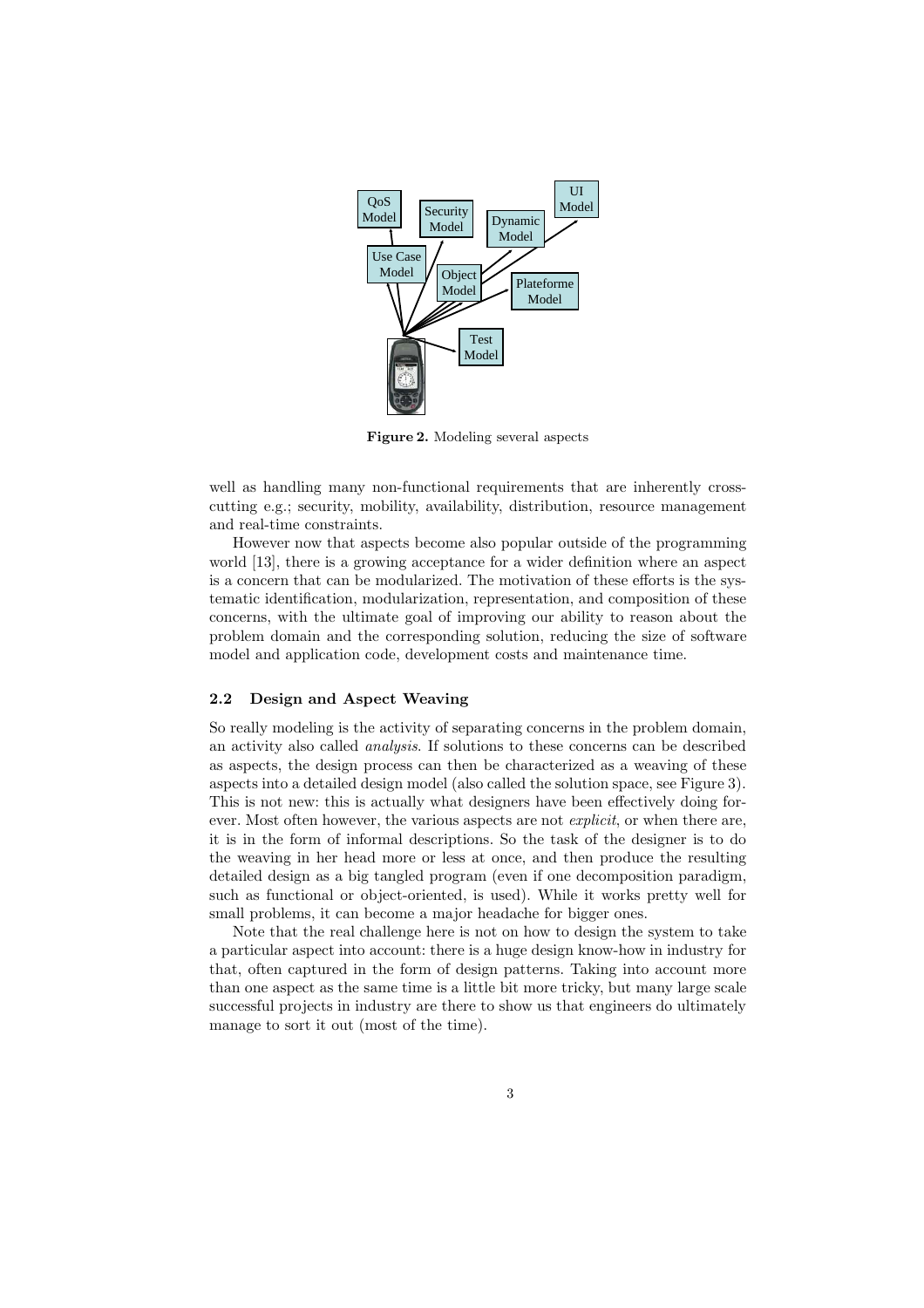The real challenge in a product-line context is that the engineer wants to be able to change her mind on which version of which variant of any particular aspect she wants in the system. And she wants to do it cheaply, quickly and safely. For that, redoing by hand the tedious weaving of every aspect is not an option.

We do not propose to solve this problem up-front, but just to mechanize and reproduce the process experienced designers follow by hand. The idea is that when a new product has to be derived from the product-line, we can automatically replay most this design process, just changing a few things here and there [5].

Usually in science, a model has a different nature that the thing it models (think of a bridge drawing vs. a concrete bridge). Only in software and in linguistics a model has the same nature as the thing it models. In software at least, this opens the possibility to automatically derive software from its model, that is to automate this weaving process. This requires that models are no longer informal, and that the weaving process is itself described as a program (which is as a matter of facts an executable meta-model) manipulating these models to produce a detailed design that can ultimately be transformed to code or at least test suites (see section 4).

This is really what Model Driven Design is all about.



**Figure 3.** Design is Weaving Models

## **3 Aspect Weaving in Practice**

#### **3.1 Weaving Aspects**

Ideally, all aspects are equally important, and should play a symmetrical role. In practice however, a base model is useful to provide a backbone on which other aspects are woven (see Figure 4).

An aspect is then made of:

**A pointcut** , which is a predicate over a model that is used to select relevant model elements called *join points*.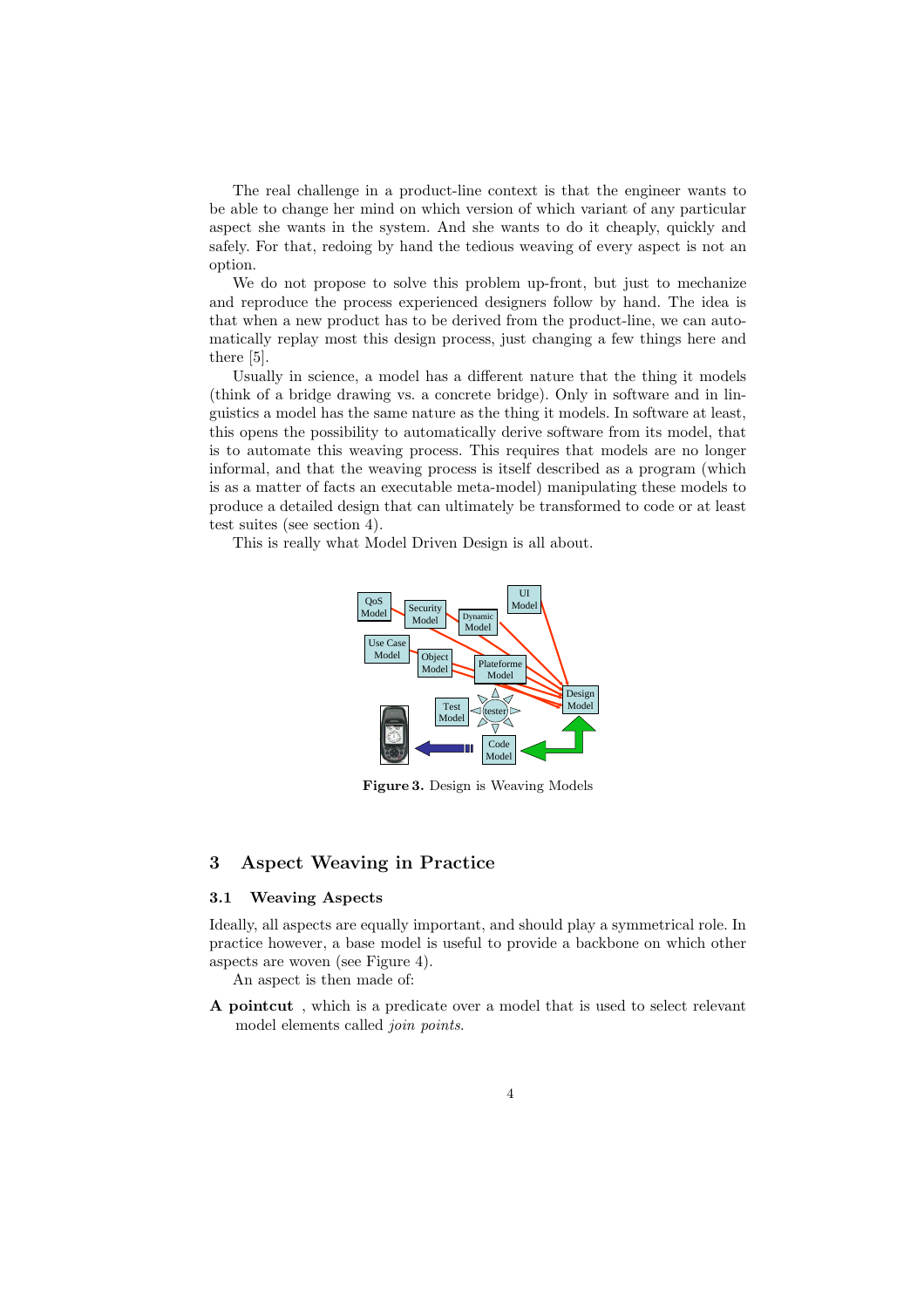

**Figure 4.** Principle of Aspect Weaving

**An advice** , which is a new behavior meant to replace (or complement) the matched ones.

Many complex aspects involve dynamic behavior. This is usually a problem for AspectJ kinds of languages [6] which are limited by their join point models and pointcut expression mechanisms based on concrete syntax [2,9]. With models however, interrelations among model elements (not just classes and objects, but also methods call and other events) can be immediately available and identifiable through e.g.; dynamic diagrams. Class and object diagrams describe clientship and inheritance among the program elements. Whereas use cases, statecharts, activity and sequence diagrams describe how and when the clientship takes place. Therefore, through a static analysis of the models we can get a much more direct outline of the system execution. Weaving a single aspect is then just detecting the join points matching the aspect pointcut (still sometimes limited by decidability issues [8]), and then replacing them with the aspect advice.

However, when a second aspect has to be woven, the join point might not any longer exist because it could have been modified by the first aspect advice. If we want to allow the validation of aspect weaving on a pair-wise basis, we must then define the join point matching mechanism in a way that takes into account these composability issues. However, with this new way of specifying join points, the composition of the advice with the detected part cannot any longer be just a replacement of the detected part by the advice: we also have to define relevant compositions operators. The rest of the paper investigates these issues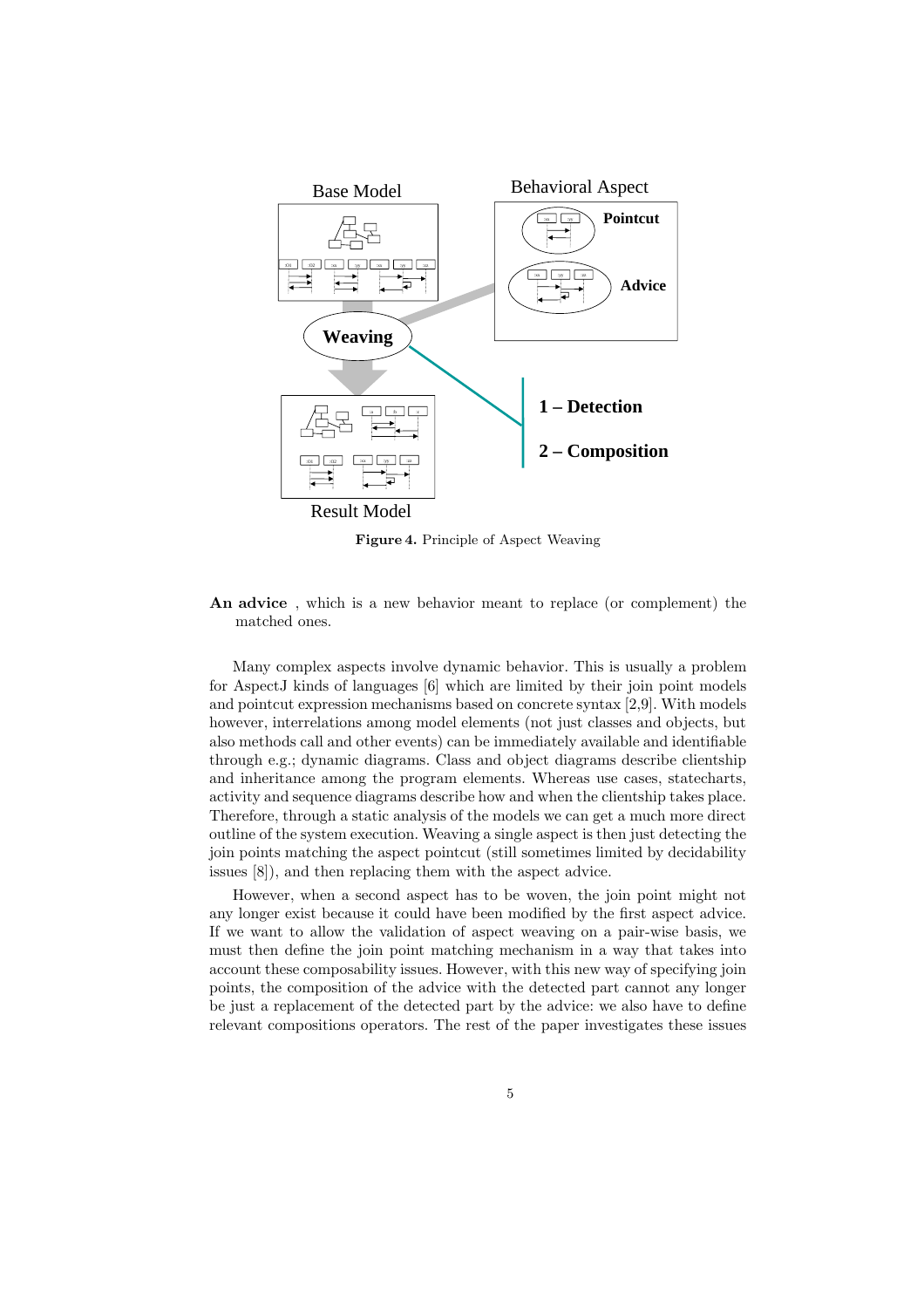by narrowing down the problem to the simple modeling language of scenarios available in UML2.0 under the form of Sequence Diagrams.

#### **3.2 Weaving Aspects in Sequence Diagrams**

Sequence Diagrams are either basic Sequence Diagrams (bSDs), describing a finite number of interactions between objects of the system, or combined sequence diagrams (cSD), that are higher level of specifications that allow the composition of bSDs with operators such as sequence, alternative and loop. Formally, Sequence Diagrams in UML2 are partially ordered sets of event instances. Figure 5 shows several bSDs which describe some interactions between the two objects customer and server. The vertical lines represent life-lines for the given objects. Interactions between objects are shown as arrows called messages like log in and try again. Each message is defined by two events: message emission and message reception which induces an ordering between emission and reception.



**Figure 5.** Examples of bSDs and combined SD

These bSDs can be composed with operators such as sequence, alternative and loop to produce a more complex Sequence Diagram (also called UML 2.0 Interaction Overview Diagram). Figure 5 shows two equivalent views of the same cSD called *log in* (one view is more compact). This cSD *log in* represents the specification of a customer log on a server. If the customer makes two bad attempts, then he is rejected. Else, he is accepted. We can see that the cSD allows an alternative between the bSDs Accept and Retry, and between the bSDs Accept and Rejected.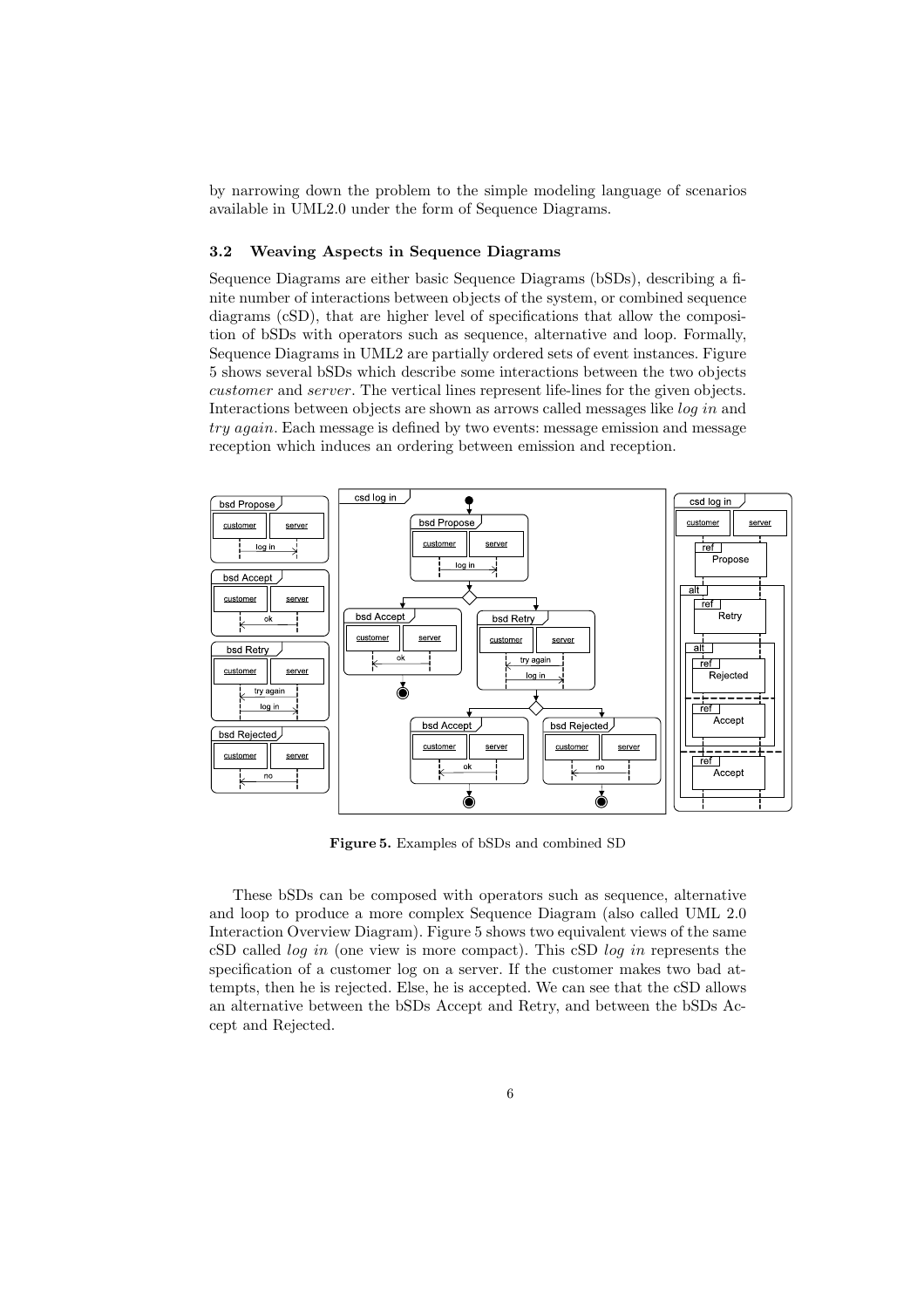In this context, we define a *behavioral aspect* as a pair  $A = (P, Ad)$  of bSDs. P is a pointcut, i.e. a bSD interpreted as a predicate over the semantics of a base model satisfied by all join points. Ad is an advice, i.e. the new behavior that should replace the base behavior when it is matched by P.



**Figure 6.** Three behavioral aspects

When we define aspects with sequence diagrams, we keep some advantages related to sequence diagrams. In particular, it is easy to express a pointcut as a sequence of messages. Figure 6 shows three behavioral aspects. The first allows the persistence of exchanges between the customer and the server. In the definition of the pointcut, we use regular expressions to easily express three kinds of exchanges that we want to save (the message log in followed by either the message  $ok$ , the message  $try$  again, or the message  $no$ ). The second aspect allows the identification of a log in which fails. The third aspect allows the addition of a display and its update.

In Figure 5, the cSD *log in* represents a customer log in on a server. The customer tries to log in and either he succeeds, or he fails. In this last case, the customer can try again to log in, and either he succeeds, or the server answers "no". The expected weaving of the three aspects depicted in Figure 6 into the cSD log in is represented by the cSD in Figure 7.

#### **3.3 Weaving More Than One Aspect: the Detection Problem**

Weaving several aspects at the same join point can be difficult if a join point is simply defined as a strict sequence of messages, because aspects previously woven might have inserted messages in between. In this case, the only way to support multiple static weaving is to define each aspect in function of the other aspects, which is clearly not acceptable.

The weaving of the three aspects depicted in Figure 6 allows us to better explain the problem. If the join points are defined as the strict sequence of messages corresponding to those specified in the pointcut, the weaving of these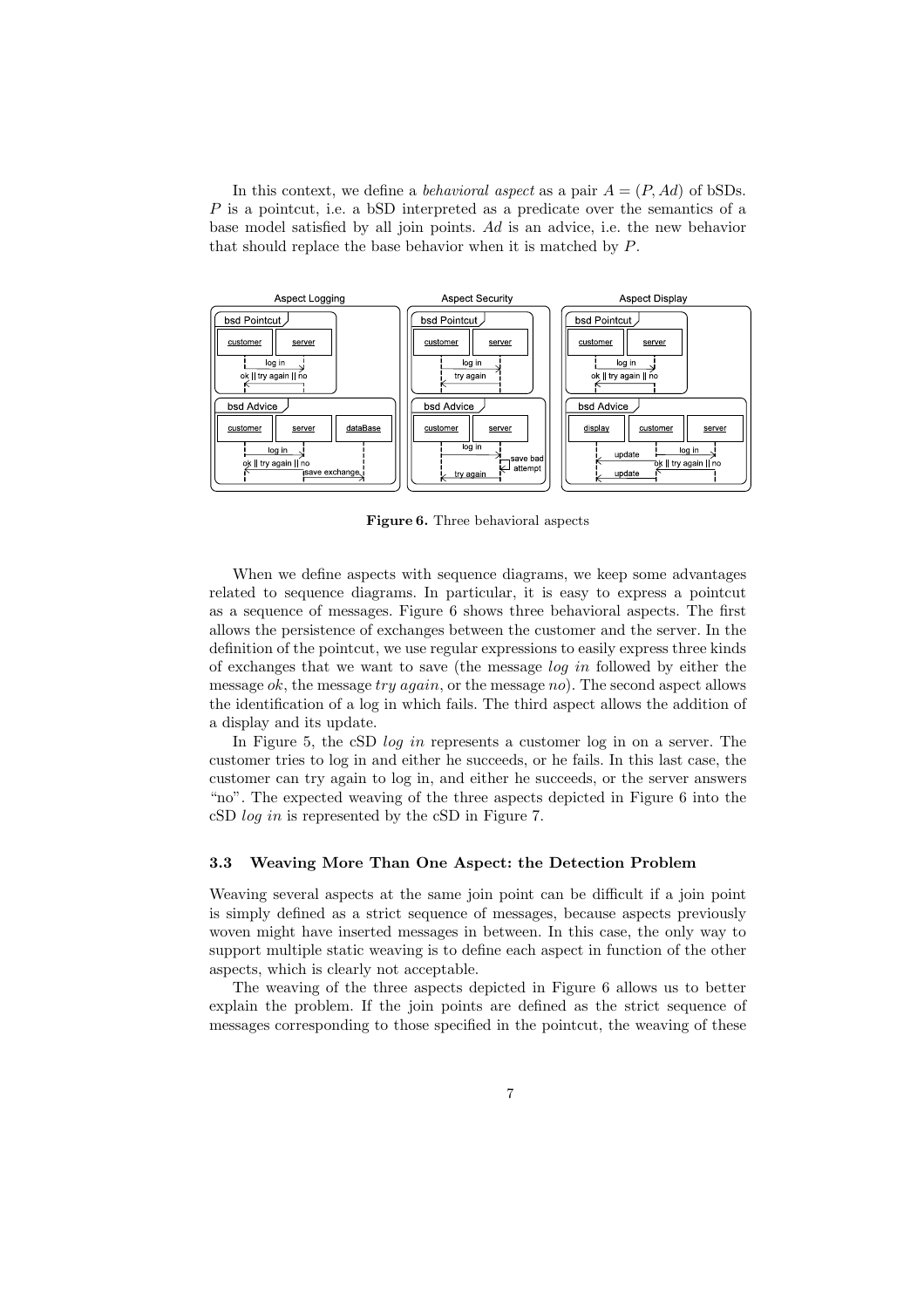

**Figure 7.** Result of the weaving

three aspects is impossible. Indeed, when the aspect security is woven, a message save bad attempt is added between the two messages log in and try again. Since the pointcut only detects a strict sequence of messages, after the weaving of the aspect *security*, the aspect *display* cannot be woven anymore. We obtain the same problem if we weave the aspect *display* first and the aspect *security* afterwards.

To solve this problem of multiple weaving, we need definitions of join points which allow the detection of join points where some events can occur between the events specified in the pointcut. In this way, when the aspect *security* is woven, the pointcut of the aspect *display* will allow the detection of the join point formed by the messages log in and try again, even if the message save bad attempt has been added.

In our approach, the definition of join point will rely on a notion of *part of a bSD*, which is a subset of a bSD where any kind of messages can occur between the messages of the pointcut. A join point will then be defined as a part of the base bSD such that this part corresponds to the pointcut.

The notion of correspondence between a part and a pointcut is defined as an isomorphism between bSD, made of a set of 3 isomorphisms between the base SD and the pointcut SD:

- $f_0$  is an isomorphism for matching objects;
- $f_1$  is an isomorphism for matching events;
- $f_2$  is an isomorphism for matching message names (taking into account wildcards).

As an example, figure 8 shows a bSD morphism  $f = \langle f_0, f_1, f_2 \rangle$ : pointcut  $\rightarrow$  $M2$  where only the morphism  $f_1$  associating the events is represented (for instance, the event  $ep_1$  which represents the sending of the message m1 is associated with the event  $em_2$ ).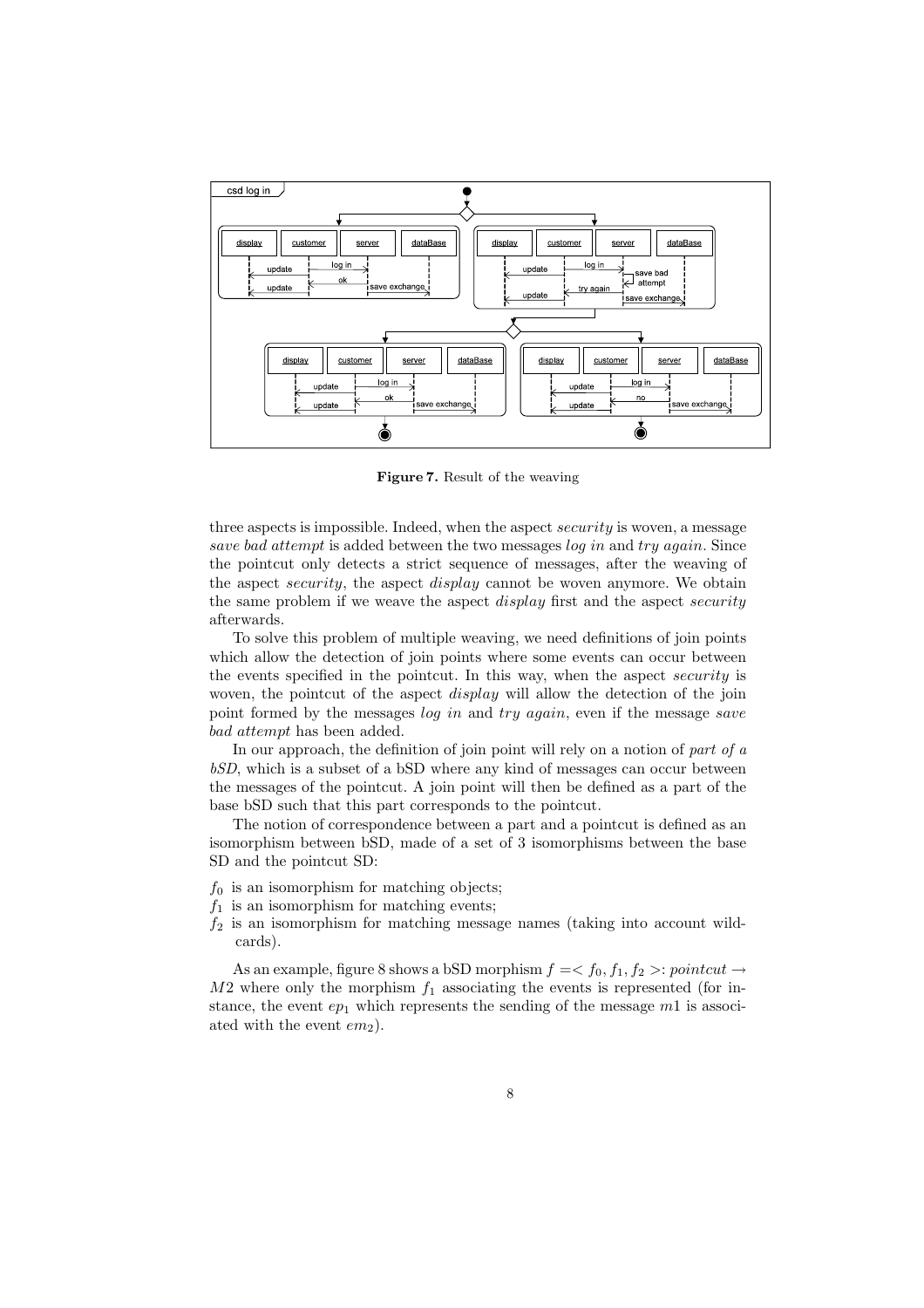

**Figure 8.** Example of a morphism between bSD

#### **3.4 Weaving More Than One Aspect: the Composition Problem**

Detecting a join point in a bSD then boils down to construct such an isomorphism between a pointcut and a base bSD. Once such a join point has been detected, it remains to compose the bSD Advice with the join points. Since some messages can be present between the messages forming the join point, it is not possible to simply replace a join point by an advice because we would lose the "in-between" messages. Therefore, we have to define a new operator of composition which takes into account the common parts between a join point and an advice to produce a new bSD which does not contain copies of similar elements of the two operands. We use an operator of composition for bSDs called *left amalgamated sum*, inspired by the amalgamated sum proposed in  $[7]$ . We add the term  $left$ because our operator is not commutative, as it imposes a different role on each operand.

Figure 9 shows an example of left amalgamated sum where the two bSDs base and *advice* are amalgamated. For that, we use a third bSD which is the *pointcut* and two bSD morphisms  $f : pointcut \rightarrow base$  and  $g : pointcut \rightarrow advice$  which allow the specification of the common parts of the two bSDs base and advice.

f is the isomorphism from the *pointcut* to  $M'$  that has automatically been obtained with the process of detection described into the previous section.

The morphism  $g$ , which indicates the elements shared by the advice and the pointcut, has to be specified when the aspect is defined. In this way,  $g$  allows the specification of abstract or generic advices which are "instantiated" by the morphism. For instance, it is not mandatory that the advice contains objects having the same names as those present in the pointcut. In the three aspects in Figure 6, the morphism  $q$  is not specified but it is trivial: for each aspect, we associate the objects and the actions having the same names, and the events corresponding to the actions having the same name. The advice of the aspect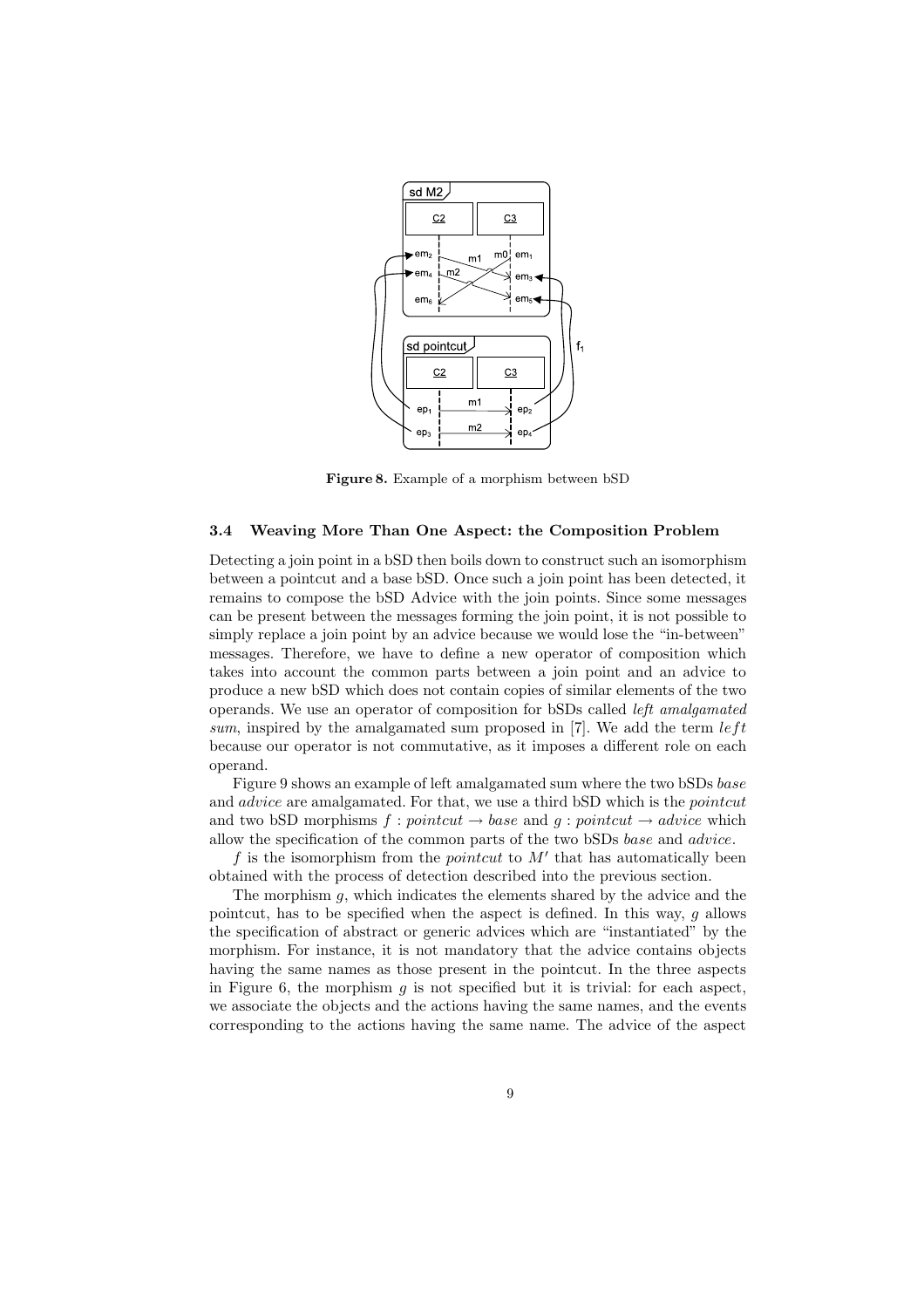Display in Figure 6 could be replaced by the "generic" Advice in Figure 9. It is the morphism g which indicates that the object customer plays the role of the object subject and that the object server plays the role of the object A.

In Figure 9, the elements of the bSDs base and advice having the same antecedent by f and q will be considered as identical in the bSD result, but they will keep the names specified in the bSD base. For instance, the objects subject and A in the bSD *advice* are replaced by the objects *customer* and server. All the elements of the bSD base having an antecedent  $\gamma$  by f such that  $\gamma$  has not an image by q in the bSD advice are deleted. This case does not appear in the example proposed, but in this way we can delete messages of the bSD base. For instance, in an amalgamated sum, if the right operand (the bSD advice in the example) is an empty bSD then the part of the left operand which is isomorphic to the pointcut (that is to say the join point), is deleted. Finally, all the elements of the bSDs base and advice having no antecedent by  $f$  and  $g$ are kept in the bSD result, but the events of the bSD advice will always form a "block" around which the events of the bSD base will be added. For instance, in Figure 9, in the bSD base, if there were an event e on the object customer just after the message  $try$  again, then this event e would be localized just after the sending of the message *update* (event  $ea_7$ ) in the woven SD.

#### **4 Building Aspect Weavers with Kermeta**

What we are trying to achieve is to reify the design process into a weaver program that makes it possible to re-build as often as it is need the target software from its models. The goal is to have only small modifications to make when requirements do change. Actually we need a family of weavers, that for a given product-line are just variants of one's another.

There is thus a need for tools to build these weavers efficiently. These tools are often called meta-tools, or more properly metamodeling tools, that is tools to build tools to build software from models. Several of these metamodeling tools have mature over the last decade, the most well known being Metacase [12], Xactium [3], GME [10], and Kermeta [11]. All these metamodeling tools have in common that they are based on an executable metamodeling language specifically designed to support the design of tools dedicated to user defined metamodels. In the rest of this section, we outline one of these tools, Kermeta, as well as how it can be used to build our Sequence Diagram weaver.

Kermeta is a metamodeling language which allows describing both the structure and the behavior of metamodels. It has been designed to be compliant with the OMG metamodeling language EMOF (part of the MOF 2.0 specification) and Ecore (from Eclipse). It provides an action language for specifying the behavior of models. Kermeta is intended to be used as the core language of a model oriented platform. It can be seen as a common basis to implement Metadata languages, action languages, constraint languages or transformation language. Kermeta is statically typed, with generics as well as function types to allow OCL style forall/exist/iterate style of closures. It also directly supports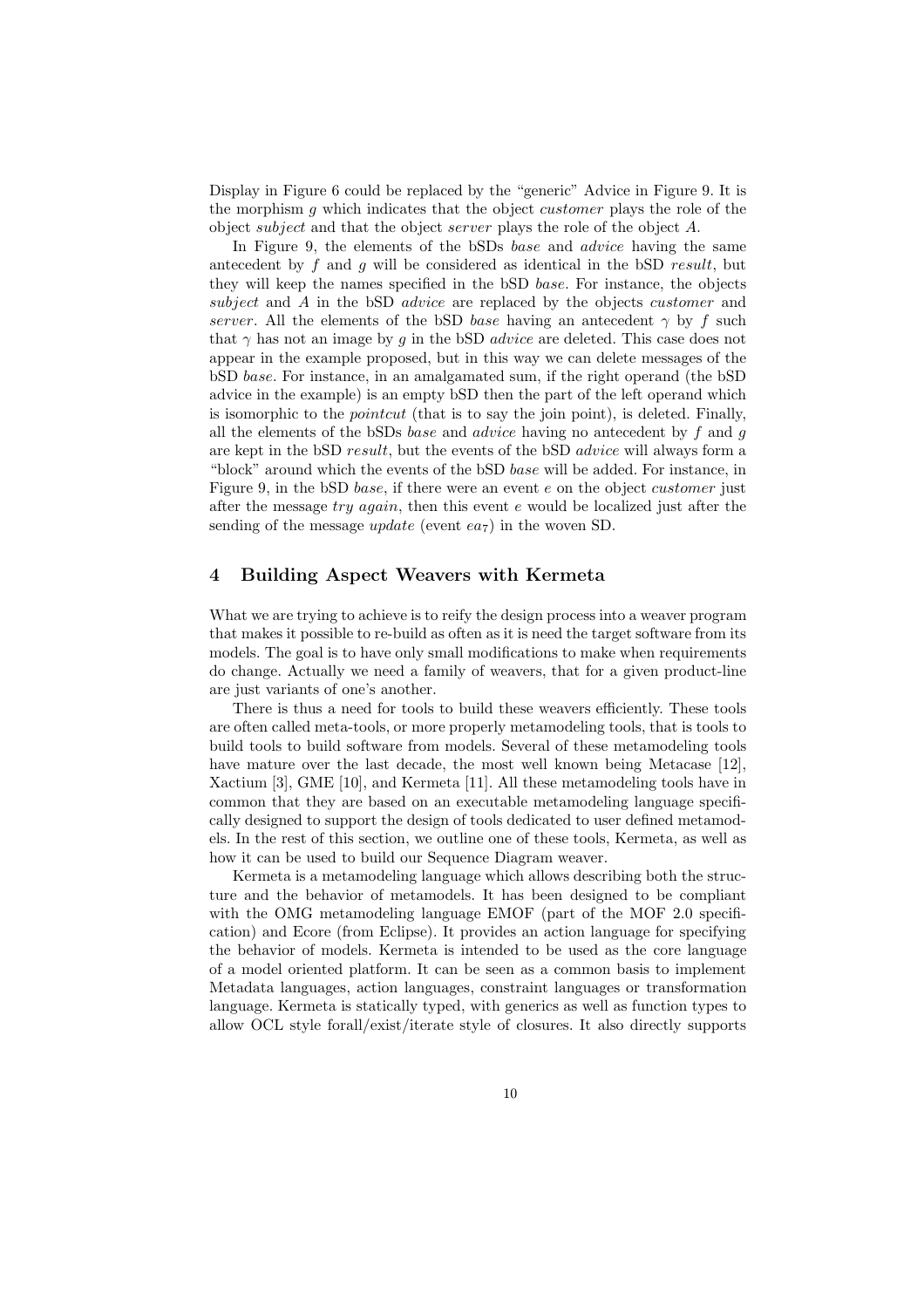

try again to y

**Figure 9.** An example of left amalgamated sum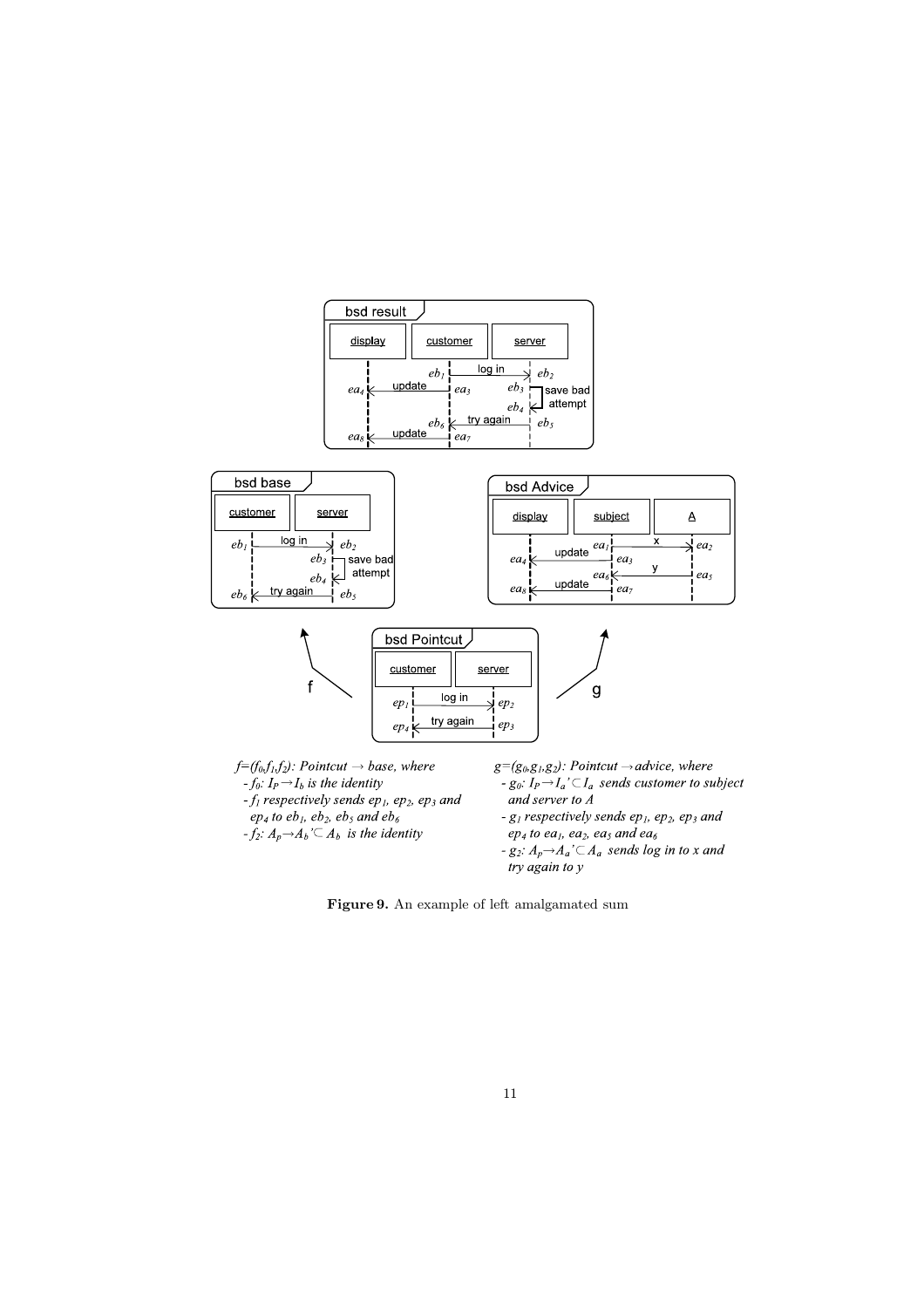

model-oriented concepts like associations, multiplicities or object containment management.

**Figure 10.** Extract of the bSD Metamodel and its corresponding Kermeta textual syntax

A MOF meta-model is a valid Kermeta program that just declares packages and classes and does nothing (see Figure 10). Then familiar OO techniques such as design patterns may be applied to model transformations.

As illustrated in Figure 11, the weaving process consists of two steps. Firstly, the detection step uses the pointcut model and the base model to compute a set of join points. Each join point is characterized by a morphism from the pointcut to a corresponding elements in the base model. Secondly, using these morphisms, the advice is composed with each join point in the base model.

The first step processes models to extract join points and the second is a model transformation. Figure 12 gives an other view of the overall process, concentrating on the input and output models of these two steps (each ellipse is a model and the black rectangle on the top left-hand corner indicates its metamodel). Except for morphisms (which are defined with their own meta-models), all models are SDs.

# **5 Conclusion**

From an engineering point of view, modeling and weaving aspects are symmetric activities: weaving aspects is the process by which analysis models are transformed into a design model. Model Driven Engineering makes it possible to automate this process: i.e. to have software build software instead of building it by hand. In this paper we have described the overall vision of a design process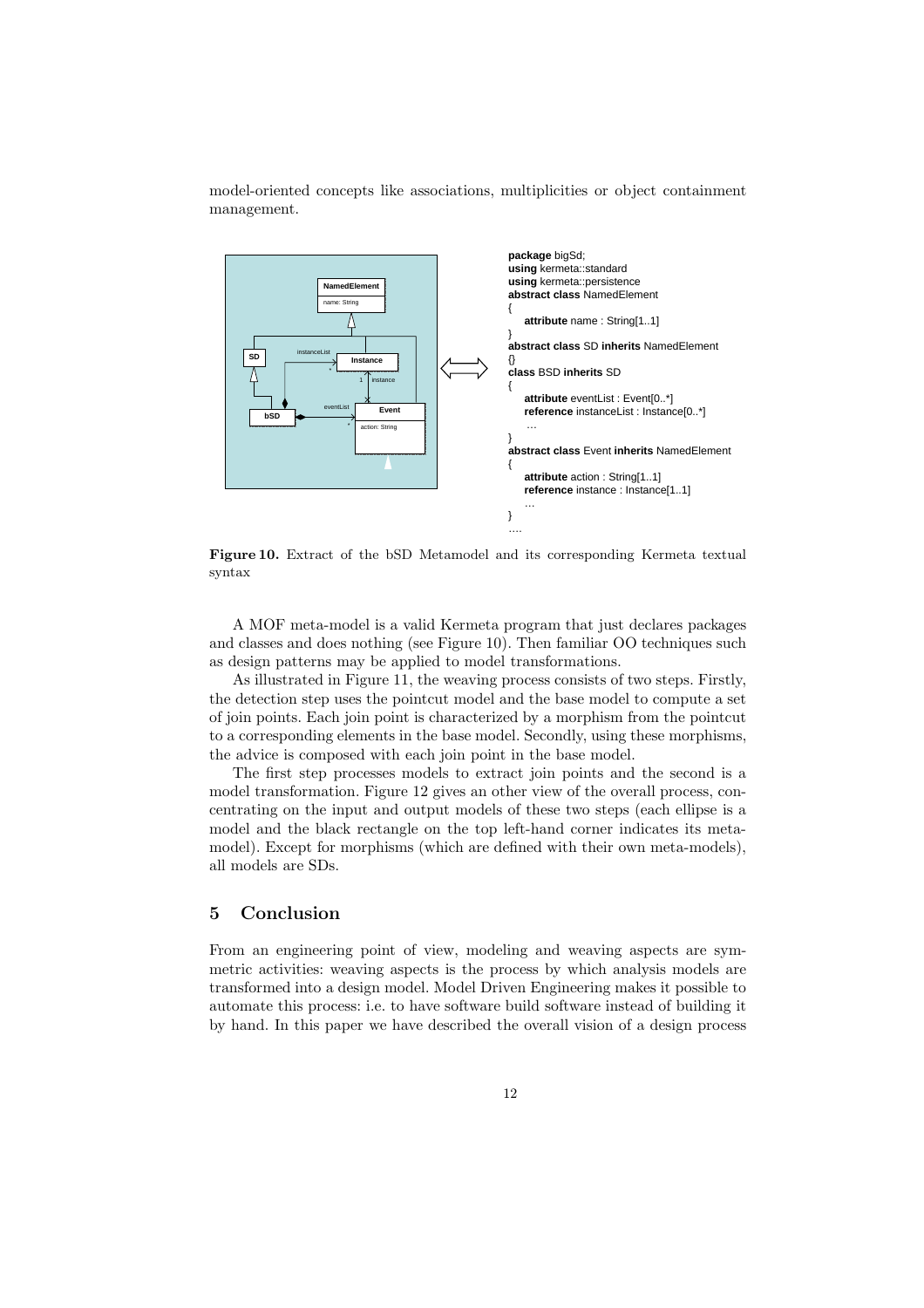| require kermeta require "/models/bigSd.kmt" require "/detectionAlgorithm/Detection.kmt"<br>require "/amalgamatedSum/LeftSum.kmt"<br>using kermeta::standard using bigSd<br>class Weaver {<br><b>operation</b> weave(base: BSD, pointcut: BSD, advice: BSD, g: BSDMorphism): BSD is do |                         |                                                 |                |
|---------------------------------------------------------------------------------------------------------------------------------------------------------------------------------------------------------------------------------------------------------------------------------------|-------------------------|-------------------------------------------------|----------------|
|                                                                                                                                                                                                                                                                                       |                         | $result := BSD.new$                             | Initialization |
|                                                                                                                                                                                                                                                                                       |                         | //Declaration of the various components we need |                |
| var detection: Detection new                                                                                                                                                                                                                                                          |                         |                                                 |                |
| var sum: LeftSum init LeftSum.new                                                                                                                                                                                                                                                     |                         |                                                 |                |
| var f: BSDMorphism init BSDMorphism.new                                                                                                                                                                                                                                               |                         |                                                 |                |
| var setOfMorphism : Set< BSDMorphism > init Set< BSDMorphism >.new                                                                                                                                                                                                                    |                         |                                                 |                |
| //Detection Step                                                                                                                                                                                                                                                                      | <b>Detection Step</b>   |                                                 |                |
| f:= detection.detect(pointcut, base)                                                                                                                                                                                                                                                  |                         |                                                 |                |
| while $(f \equiv null)$                                                                                                                                                                                                                                                               |                         |                                                 |                |
| setOfMorphism.add(f)                                                                                                                                                                                                                                                                  |                         |                                                 |                |
| f:= detection.detect(pointcut, minus(base,f))                                                                                                                                                                                                                                         |                         |                                                 |                |
| end                                                                                                                                                                                                                                                                                   |                         |                                                 |                |
|                                                                                                                                                                                                                                                                                       | <b>Composition Step</b> |                                                 |                |
| <b>I/Composition Step</b>                                                                                                                                                                                                                                                             |                         |                                                 |                |
| setOfMorphism.each{f   result := sum.merge(result, pointcut, advice, f, g)                                                                                                                                                                                                            |                         |                                                 |                |
| end                                                                                                                                                                                                                                                                                   |                         |                                                 |                |

**Figure 11.** Weaving Aspects in Kermeta



**Figure 12.** Transformation of Models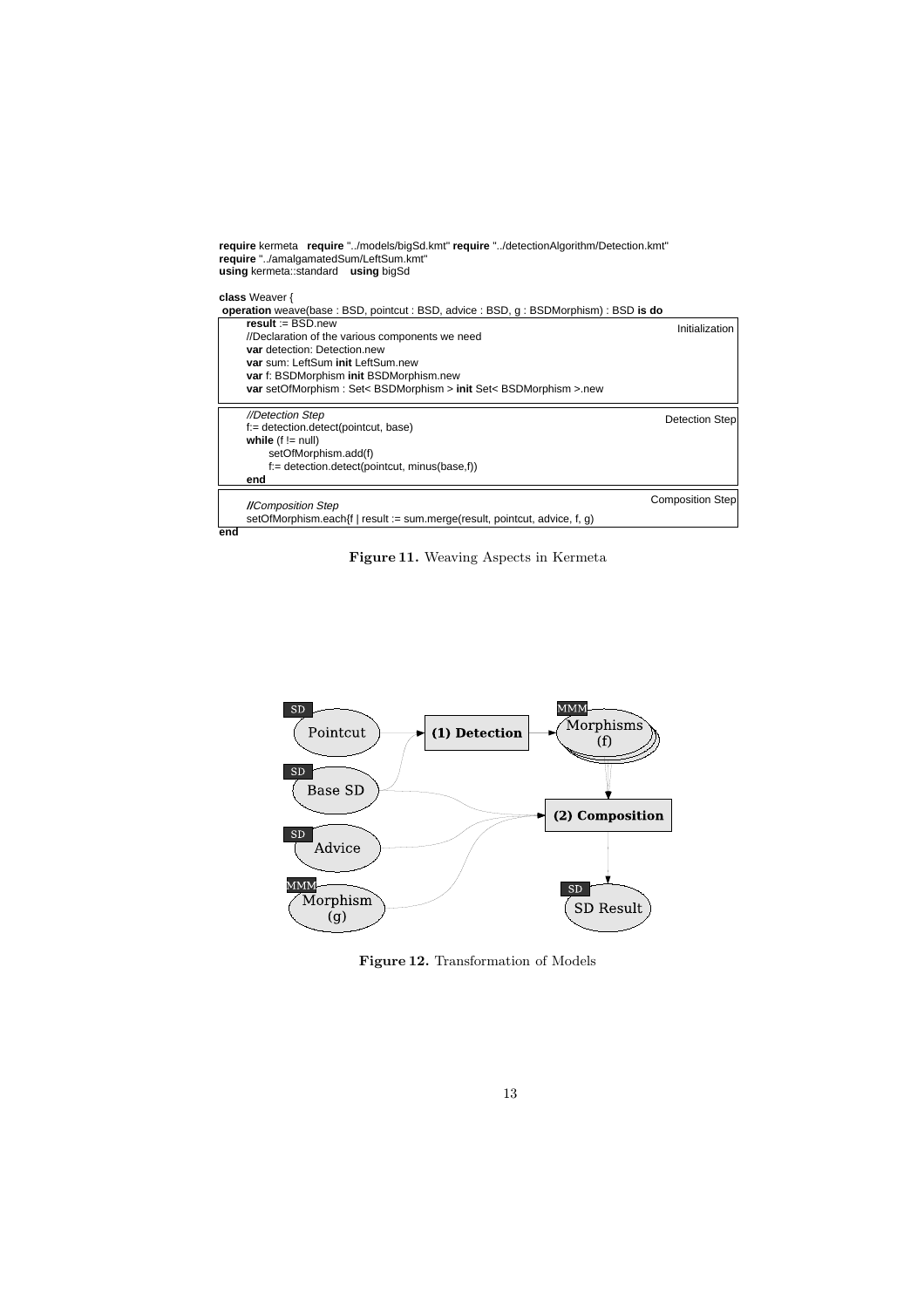based on these ideas. We have illustrated this overall process on a toy example where simple aspects, described as Sequence Diagram pairs (representing the aspect pointcut and advice), have been woven into a base Sequence Diagram. We have highlighted that when more than one aspect has to be woven, potentially difficult join point detection and composition problems arise. We proposed to solved them using powerful techniques based on executable meta-modeling as available in the Kermeta environment.

While our example was simple, we firmly believe that this overall approach can be applied to more realistic examples. We are currently in the process of evaluating it through various collaborative projects with industrial partners.

#### **Acknowledgments**

We are grateful to Jacques Klein and Franck Fleurey for the development of the weaving example used all along this paper, and beyond that, for many interesting discussions around aspect weaving.

### **References**

- 1. J. Bosch. Software product families in Nokia. In Proc. 9th Int. Conference on Software Product Lines, number 3714 in LNCS, pages 2–6, Rennes, France, September 2005. Springer.
- 2. Walter Cazzola, Jean-Marc Jézéquel, and Awais Rashid. Semantic join point models: Motivations, notions and requirements. In SPLAT 2006 (Software Engineering Properties of Languages and Aspect Technologies), March 2006.
- 3. T. Clark, A. Evans, P. Sammut, and J. Willans. Applied Metamodelling: A Foundation for Language Driven Development. Available for download from www. xactium. com, 2004.
- 4. R. Filman and D. Friedman. Aspect-oriented programming is quantification and obliviousness, 2000.
- 5. Andrew Jackson, Olivier Barais, Jean-Marc Jézéquel, and Siobhán Clarke. Toward a generic and extensible merge. In Models and Aspects workshop, at ECOOP 2006, Nantes, France, July 2006.
- 6. G. Kiczales. The fun has just begun. Keynote address at AOSD. Available at aosd. net/archive/2003/kiczales-aosd-2003. ppt, 2003.
- 7. Jacques Klein, Benoit Caillaud, and Loic Hélouët. Merging scenarios. In 9th International Workshop on Formal Methods for Industrial Critical Systems (FMICS), pages 209–226, Linz, Austria, sep 2004.
- 8. Jacques Klein, Loic Hélouet, and Jean-Marc Jézéquel. Semantic-based weaving of scenarios. In proceedings of the 5th International Conference on Aspect-Oriented Software Development (AOSD'06), Bonn, Germany, March 2006. ACM.
- 9. Jacques Klein and Jean-Marc Jézéquel. Problems of the semantic-based weaving of scenarios. In In Aspects and Software Product Lines: An Early Aspects Workshop at SPLC-Europe 05, Rennes, September 2005.
- 10. A. Ledeczi, M. Maroti, A. Bakay, G. Karsai, J. Garrett, C. Thomason, G. Nordstrom, J. Sprinkle, and P. Volgyesi. The Generic Modeling Environment. Workshop on Intelligent Signal Processing, Budapest, Hungary, May, 17, 2001.